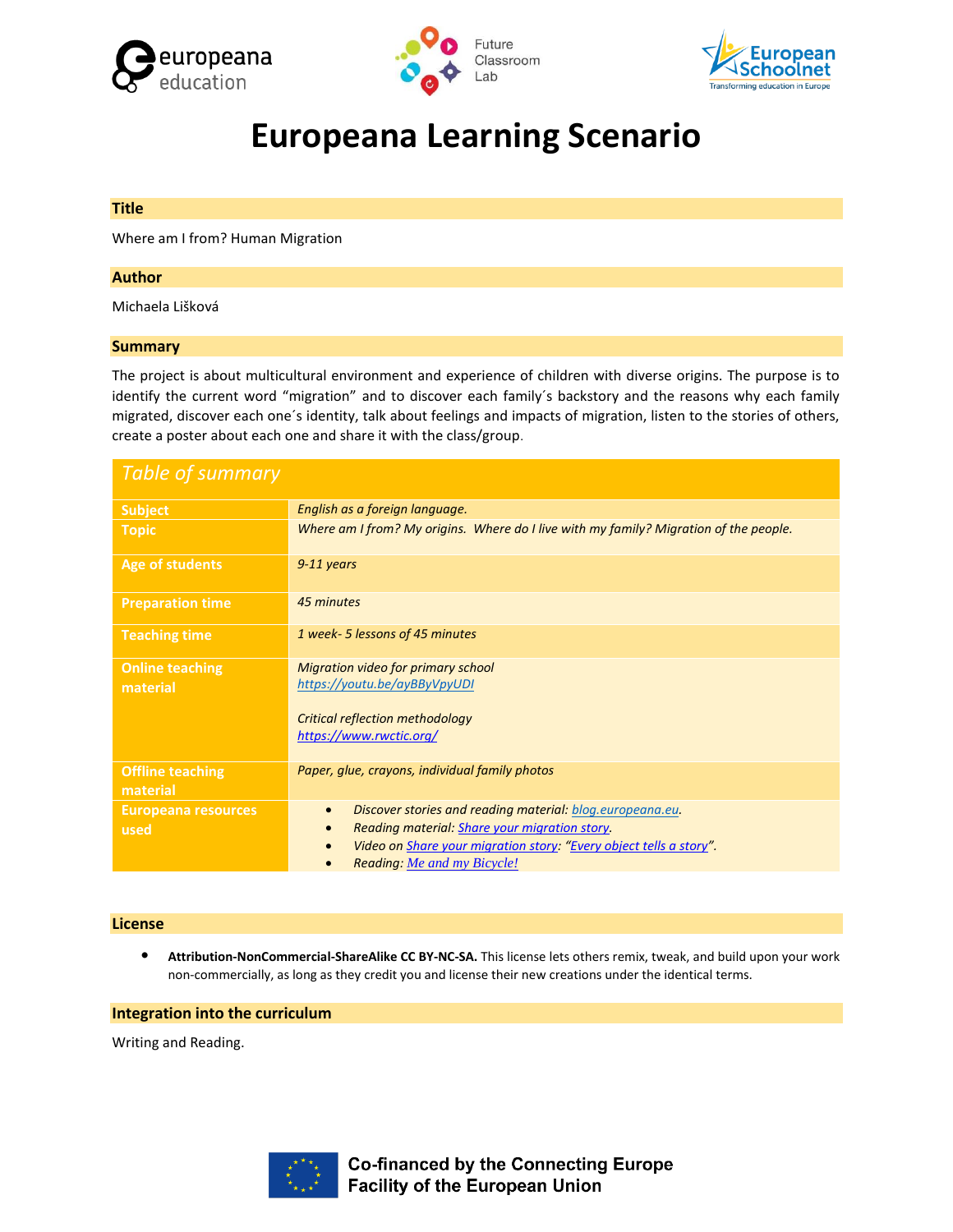





## **Aim of the lesson**

- To understand the current word "migration".
- Critical thinking: understanding reasons, positive and negative impacts of migration.
- Creative writing of an individual story. Listening to others.

#### **Trends**

- Lifelong Learning: learning does not stop when leaving school.
- Time spent in classroom is used to reflect, discuss, develop topic.
- Learning materials: shift from textbooks to web resources and open source books.

### **21st century skills**

- *Learning skills: Critical thinking, Creativity, Communication*
- *Life skills: Social skills, Initiative and Self-Direction, Information and Media*

#### **Activities**

| Name of<br>activity                                      | Procedure                                                                                                                                                                                                                       | <b>Time</b>       |
|----------------------------------------------------------|---------------------------------------------------------------------------------------------------------------------------------------------------------------------------------------------------------------------------------|-------------------|
| Lesson 1                                                 |                                                                                                                                                                                                                                 |                   |
| <b>Class</b><br>discussion<br><b>Class</b><br>discussion | Class discussion about each one's experience of the multicultural environment of<br>the school. Discover the roots of each one's family, the movement of people in<br>Europe and the World.<br>What the word "migration" means. | $10$ min<br>5 min |
| <b>Watch the</b><br>video                                | Migration video for primary school. Project on screen.<br>https://youtu.be/ayBByVpyUDI                                                                                                                                          | $10 \text{ min}$  |
| <b>Critical</b><br>thinking                              | Oral reactions and reflections: "What did I see?".                                                                                                                                                                              | $10$ min          |
| <b>Watch the</b><br>video                                | From https://contribute.europeana.eu/migration, video "Every object tells a<br>story".<br>https://youtu.be/I2E0GJycWOc (this video comes with subtitles in 13 languages).<br>Project on screen.                                 | 1 min             |
| <b>Critical</b><br>thinking                              | Sharing migration stories: each pupil takes this idea at home and will reflect with<br>his/her parents. Pupils may find an object/picture they could bring back to school<br>to share with others.                              | 9 min             |
| Lesson 2                                                 |                                                                                                                                                                                                                                 |                   |
| <b>Class</b><br>discussion                               | Start with the end of the previous lesson (discussion with my family).<br>Ask pupils to share with the class (object or picture can be used).                                                                                   | 15 min            |
|                                                          | Europeana blog: "from cuddly toys to tea leaves - a child's view of migration".                                                                                                                                                 | $10 \text{ min}$  |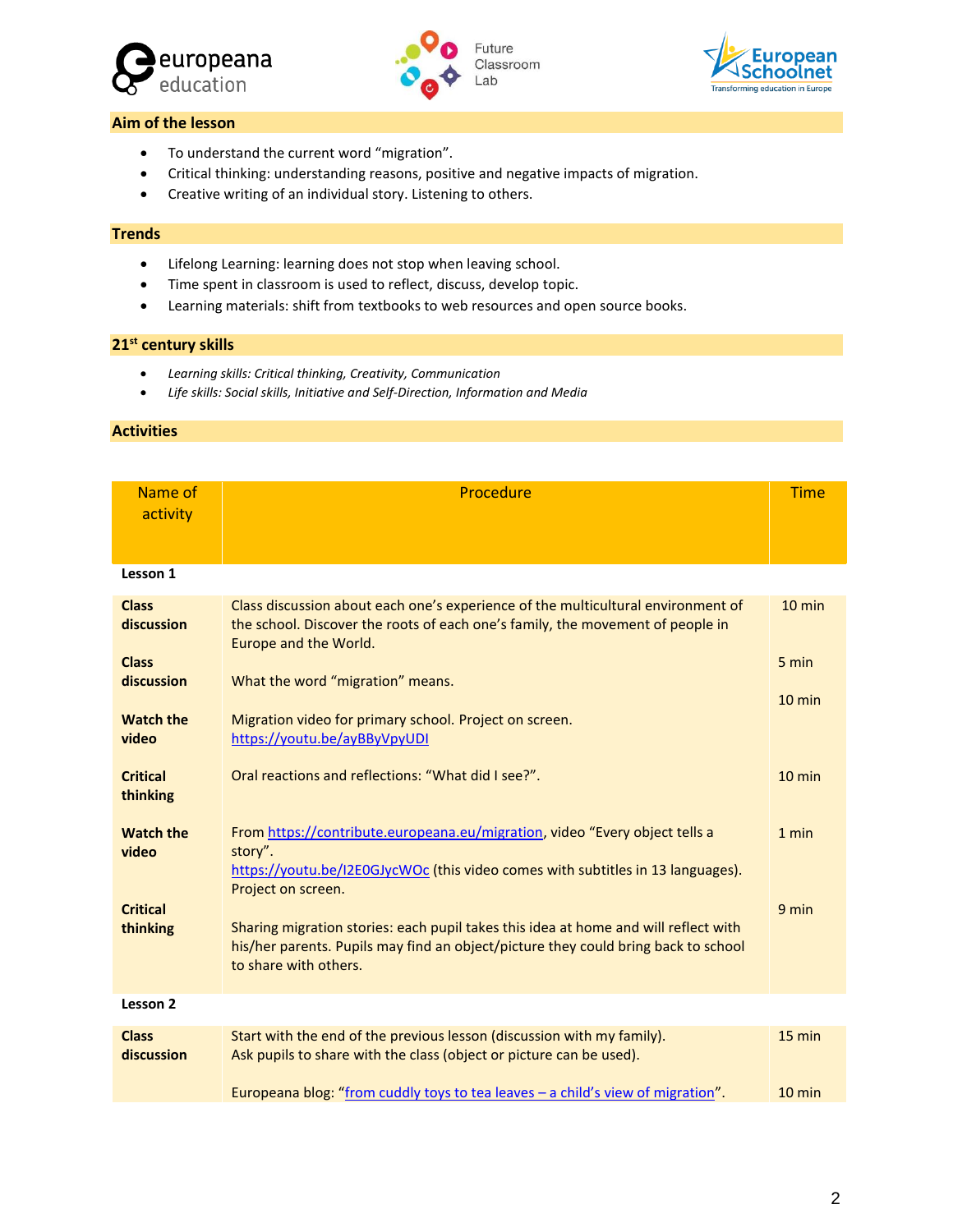





| <b>Europeana</b><br>blog.<br><b>Interactive</b><br>learning and<br>reading. | Project on screen and read aloud 1-3 stories.<br>Moving house is a big deal (moving to another country, learning another language,<br>making new friends, facing a new culture).<br>During the Europeana Migration campaign, while adults shared stories about their<br>childhood, one can also find stories about children from children, each illustrated<br>by an object that means something to them. This blog explores some of the themes<br>from these stories. |                  |  |
|-----------------------------------------------------------------------------|------------------------------------------------------------------------------------------------------------------------------------------------------------------------------------------------------------------------------------------------------------------------------------------------------------------------------------------------------------------------------------------------------------------------------------------------------------------------|------------------|--|
| <b>Story writing.</b>                                                       | Writing my family story. Where am I from? Where are my parents and<br>grandparents from? Where am I living now? My family migration. My experience<br>and my feelings (See annex 2).                                                                                                                                                                                                                                                                                   | 20 min           |  |
| Lesson 3                                                                    |                                                                                                                                                                                                                                                                                                                                                                                                                                                                        |                  |  |
| <b>Interactive</b><br>learning and<br>reading.                              | Read the short story "Me and my bicycle". Project on screen.<br>Every object tells a story. Read and comment with the class.                                                                                                                                                                                                                                                                                                                                           | $15 \text{ min}$ |  |
| <b>Class</b><br>discussion                                                  | Reading reflection.                                                                                                                                                                                                                                                                                                                                                                                                                                                    | 5 min            |  |
| <b>Critical</b><br>thinking and<br>writing                                  | Writing "My object tells a story" using methods of RWCT program (Reading and<br>Writing for Critical Thinking).<br>Children will use the provided template for grammatical categories of verbs, nouns<br>and adjectives (see annex 1).<br>Each pupil draws his/her object.                                                                                                                                                                                             | $25 \text{ min}$ |  |
| Lesson 4                                                                    |                                                                                                                                                                                                                                                                                                                                                                                                                                                                        |                  |  |
| <b>Creating od</b><br>poster.                                               | Each pupil creates a personal poster about his/her family, friends, migration,<br>favorite national objects and food. Creative writing and drawing, and printing<br>photos.                                                                                                                                                                                                                                                                                            | 45 min           |  |
| Lesson 5                                                                    |                                                                                                                                                                                                                                                                                                                                                                                                                                                                        |                  |  |
| <b>Posters</b><br>presentation.                                             | Each pupil presents his/her own poster and choses a place in the classroom to<br>display it.                                                                                                                                                                                                                                                                                                                                                                           | $20 \text{ min}$ |  |
| <b>Project</b><br>assessment.                                               | Formative assessment.<br>Template for pupil's self-assessment (see annex 3).                                                                                                                                                                                                                                                                                                                                                                                           | $15 \text{ min}$ |  |
| <b>Class</b><br>discussion                                                  | Conclusion of the project.                                                                                                                                                                                                                                                                                                                                                                                                                                             | $10 \text{ min}$ |  |

## **Assessment**

Formative assessment (teacher- student, student-student), pupils self-assessment template (see annex 3).

\*\*\*\*\*\*\*\*\*\*\*\*\*\*\*\*\*\*\*\*\*\*\*\*\*\*\*\*\*\*\* **AFTER IMPLEMENTATION \*\*\*\*\*\*\*\*\*\*\*\*\*\*\*\*\*\*\*\*\*\*\*\*\*\*\*\*\*\*\*\***